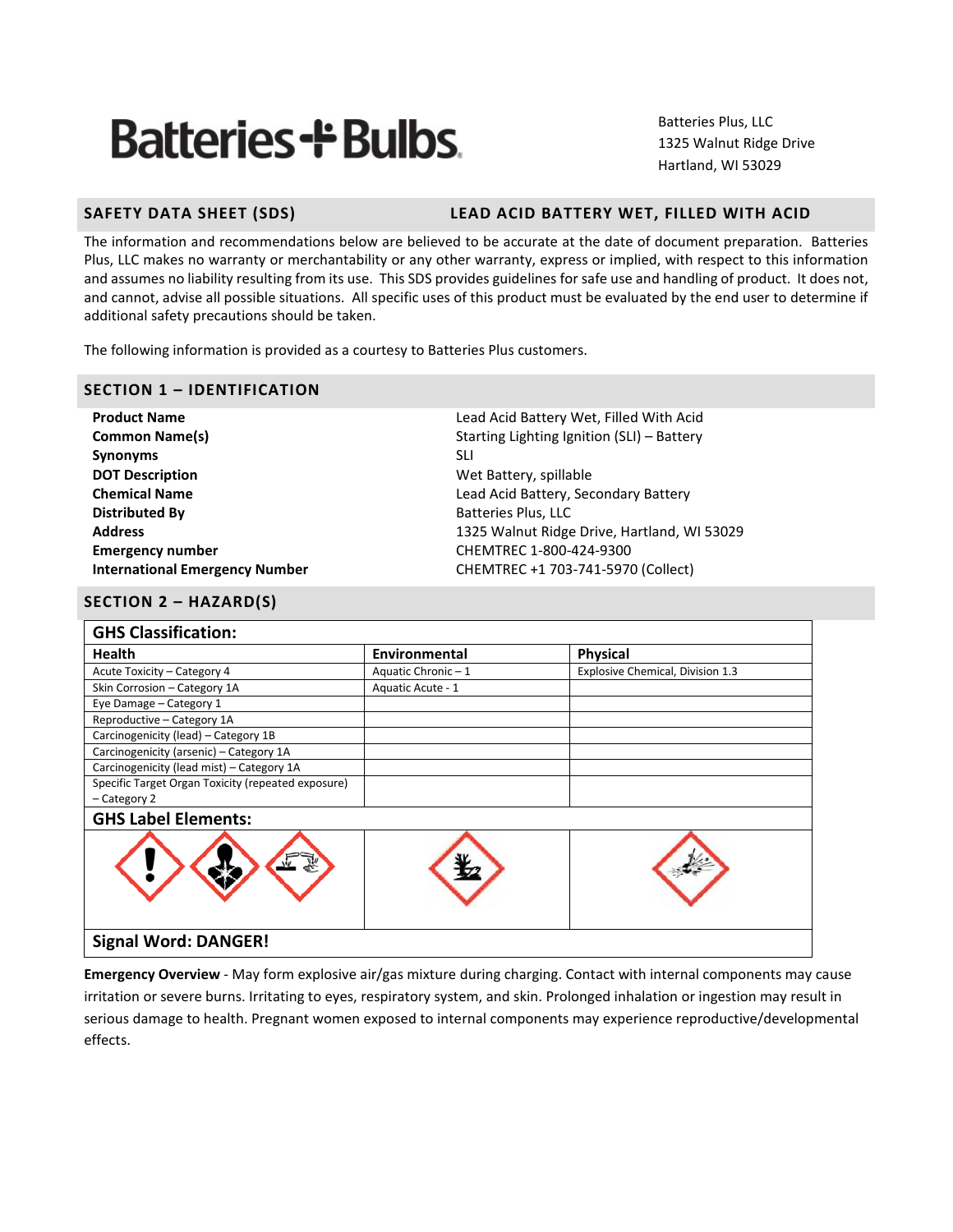| <b>Hazard Statements</b>    |                                                                                                                                                                                                                                                                                                                                                                                                                                                                                                                                                                                                                                                 |  |  |  |
|-----------------------------|-------------------------------------------------------------------------------------------------------------------------------------------------------------------------------------------------------------------------------------------------------------------------------------------------------------------------------------------------------------------------------------------------------------------------------------------------------------------------------------------------------------------------------------------------------------------------------------------------------------------------------------------------|--|--|--|
| <b>Health</b>               | Harmful if swallowed, inhaled, or in contact with skin. Causes severe<br>skin burns and eye damage.<br>Causes serious eye damage.<br>May damage fertility or the unborn child if ingested or inhaled.<br>May cause cancer if ingested or inhaled.<br>Causes damage to central nervous system, blood and kidneys<br>through prolonged or repeated exposure if ingested or inhaled.<br>May cause harm to breast-fed children.                                                                                                                                                                                                                     |  |  |  |
| Environmental               | Very toxic to aquatic life with long lasting effects.                                                                                                                                                                                                                                                                                                                                                                                                                                                                                                                                                                                           |  |  |  |
| <b>Physical</b>             | May form explosive air/gas mixture during charging. Extremely<br>flammable gas (hydrogen).<br>Explosive; fire, blast or projection hazard. Obtain special instructions<br>before use.<br>Do not handle until all safety precautions have been read and<br>understood.                                                                                                                                                                                                                                                                                                                                                                           |  |  |  |
|                             | <b>Precautionary Statements</b>                                                                                                                                                                                                                                                                                                                                                                                                                                                                                                                                                                                                                 |  |  |  |
| Prevention                  | Wash thoroughly after handling.<br>Do not eat, drink or smoke when using this product.<br>Wear protective gloves/protective clothing, eye protection/face<br>protection.<br>Avoid breathing dust/fume/gas/mist/vapors/spray. Use only<br>outdoors or in a well-ventilated area.<br>Causes skin irritation, serious eye damage.<br>Contact with internal components may cause irritation or severe<br>burns.<br>Avoid contact with internal acid.<br>Irritating to eyes, respiratory system, and skin. Avoid contact during<br>pregnancy/while nursing.                                                                                          |  |  |  |
| Response                    | IF SWALLOWED OR CONSUMED: rinse mouth, Do NOT induce<br>vomiting.<br>Call a poison center/doctor if you feel unwell.<br>IF ON CLOTHING OR SKIN (or hair): Remove/Take off immediately all<br>contaminated clothing and wash it before reuse. Rinse skin with<br>later/shower.<br>IF INHALED: Remove person to fresh air and keep comfortable for<br>breathing.<br>Immediately call a POISON CENTER or doctor/physician.<br>IF IN EYES: Rinse cautiously with water for several minutes. Remove<br>contact lenses, if present and easy to do. Continue rinsing.<br>If exposed/concerned, or if you feel unwell seek medical<br>attention/advice. |  |  |  |
| <b>Storage and Disposal</b> | Store locked up, in a well-ventilated area. In accordance with local<br>and national regulation.<br>Avoid release to the environment. Collect spillage.<br>Dispose of contents/container in accordance with local/<br>regional/national/international regulations.<br>Keep away from heat/sparks/open flames/hot surfaces. No<br>smoking.<br>Use only outdoors or in well ventilated area Keep out of reach of<br>children.                                                                                                                                                                                                                     |  |  |  |

Additional Information – No health effects are expected related to normal use of this product as sold.

# **SECTION 3 – COMPOSITION**

| <b>Chemical Name</b>                  | CAS No.   | Percentage % |
|---------------------------------------|-----------|--------------|
| Lead and/or Lead Oxide                | 7439-92-1 | 43-70        |
| <b>Electrolyte (Sulfuric Acid and</b> | 7664-93-9 | $20 - 44$    |
| water)                                |           |              |
| Antimony                              | 7440-36-0 | $0 - 4$      |
| Polypropylene                         | 9003-07-0 | $5 - 10$     |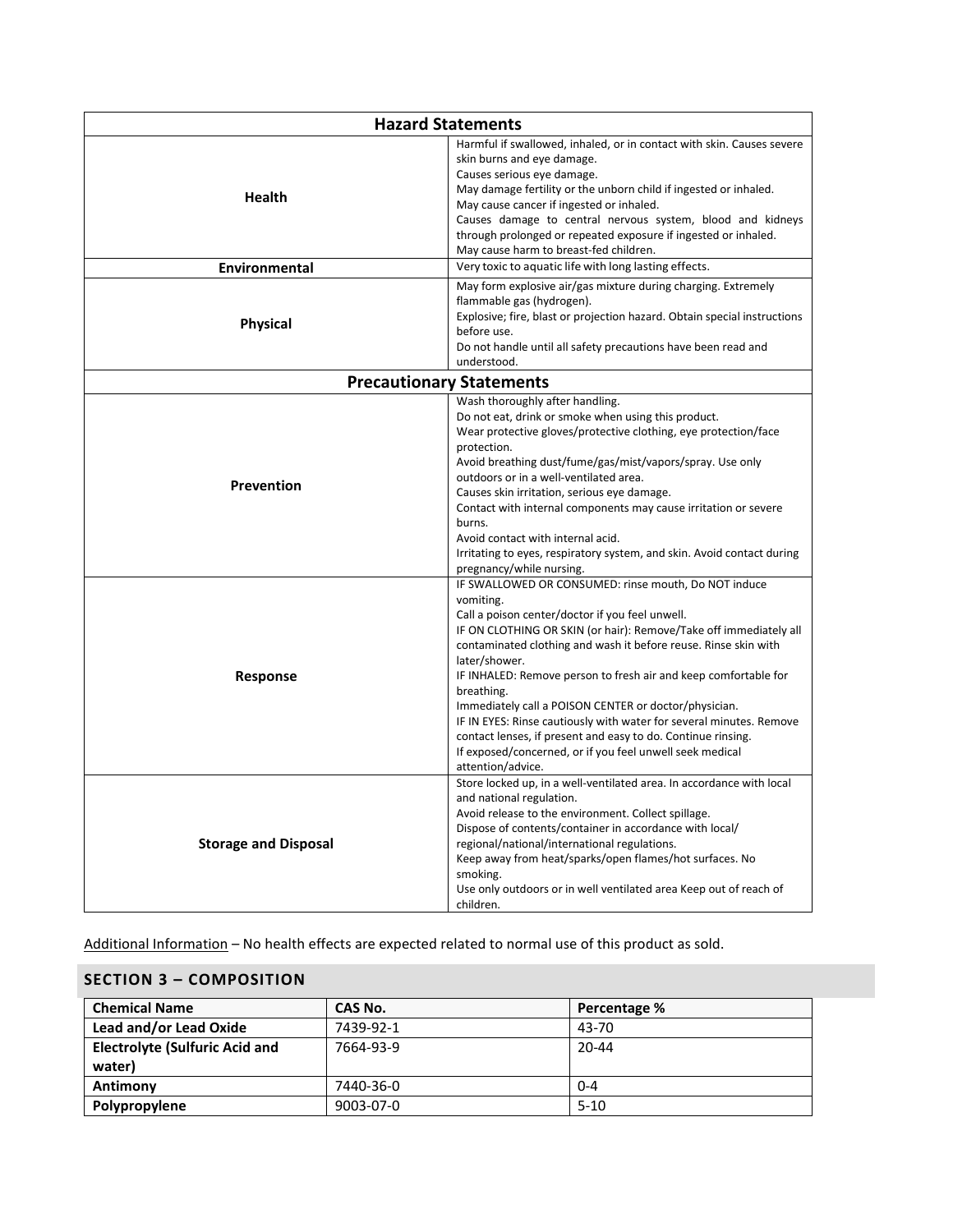Additional Information - These ingredients reflect components of the finished product related to performance of the product as distributed into commerce. Inorganic lead, lead compounds and electrolyte (sulfuric acid) are the primary components. Other metals (i.e. Sn, Cu, As) may be present at concentrations below the applicable reporting threshold.

|                     | <b>Electrolyte:</b> Remove to fresh air immediately. If not<br>breathing, give artificial respiration. If breathing is |  |  |  |
|---------------------|------------------------------------------------------------------------------------------------------------------------|--|--|--|
| <b>Inhalation</b>   | difficult, give oxygen. Consult a physician immediately.                                                               |  |  |  |
|                     | Lead: Remove from exposure, gargle, wash nose and                                                                      |  |  |  |
|                     | lips. Consult physician immediately.                                                                                   |  |  |  |
|                     | Electrolyte and Lead: Flush eyes immediately with                                                                      |  |  |  |
| <b>Eyes Contact</b> | large amounts of water for at least 15 minutes, lifting                                                                |  |  |  |
|                     | lower and upper eyelids occasionally. Consult a                                                                        |  |  |  |
|                     | physician immediately.                                                                                                 |  |  |  |
|                     | Electrolyte: Flush affected area(s) with large amounts                                                                 |  |  |  |
|                     | of water using deluge emergency shower, if available,                                                                  |  |  |  |
|                     | shower for at least 15 minutes. Remove                                                                                 |  |  |  |
|                     | contaminated clothing, including shoes. Consult a                                                                      |  |  |  |
| <b>Skin Contact</b> | physician if skin irritation appears. Wash                                                                             |  |  |  |
|                     | contaminated clothing before reuse. Discard                                                                            |  |  |  |
|                     | contaminated shoes.                                                                                                    |  |  |  |
|                     | <b>Lead:</b> Wash immediately with soap and water.                                                                     |  |  |  |
|                     | Do NOT induce vomiting or aspiration into the lungs                                                                    |  |  |  |
|                     | may occur and can cause permanent injury or death.                                                                     |  |  |  |
| Ingestion           | Give large quantities of water. Never give anything by                                                                 |  |  |  |
|                     | mouth to an unconscious person. Consult a physician                                                                    |  |  |  |
|                     | immediately.                                                                                                           |  |  |  |

| <b>SECTION 4 – FIRST AID MEASURES</b> |
|---------------------------------------|
|---------------------------------------|

#### **SECTION 5 – FIRE-FIGHTING MEASURES**

**Flash Point** – N/A

**Auto Ingestion** – No Data Available

**Flammable Limits** - LEL=4.1% (Hydrogen Gas in air); UEL=74.2%

**Extinguisher Media** - CO2; foam; dry chemical type extinguishers. Do not use carbon dioxide directly on cells. Avoid breathing vapors. Use appropriate media for surrounding fire.

**Special Fire-Fighting Procedures** - Use positive pressure, self-contained breathing apparatus. Beware of acid splatter during water application and wear acid-resistant clothing, gloves, face and eye protection. If batteries are on charge, shut off power to the charging equipment, but note that strings of series connected batteries may still pose risk of electric shock even when charging equipment is shut down.

**Unusual Fire and Explosion Hazard** - Highly flammable hydrogen gas is generated during charging and operation of batteries. If ignited by burning cigarette, naked flame or spark, may cause battery explosion with dispersion of casing fragments and corrosive liquid electrolyte. Carefully follow manufacturer's instructions for installation and service. Keep away all sources of gas ignition and do not allow metallic articles to simultaneously contact the negative and positive terminals of a battery. Follow manufacturer's instructions for installation and service.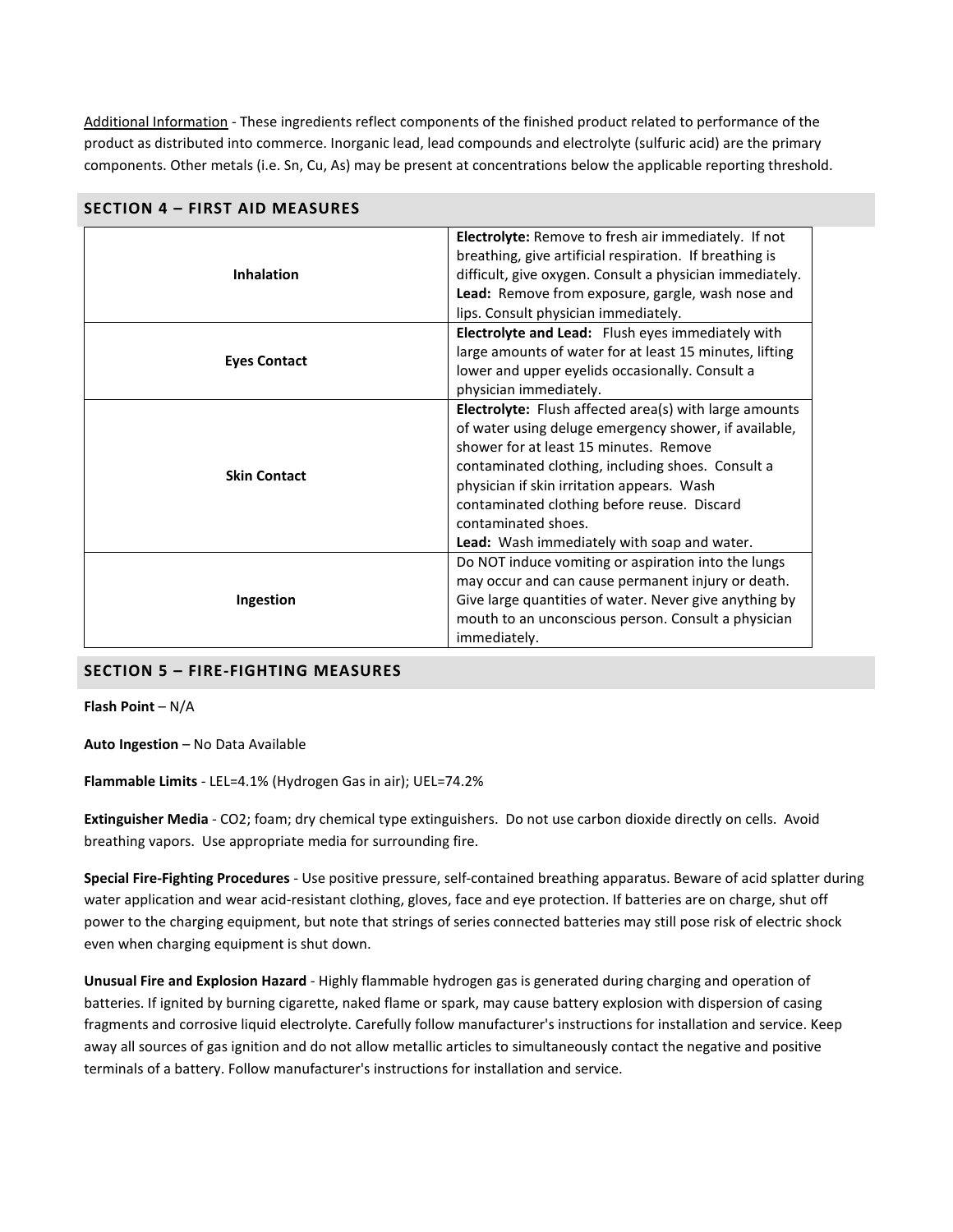Additional Information - Fire-fighting runoff and dilution water may be toxic and corrosive and may cause adverse environmental impacts.

#### **SECTION 6 – ACCIDENTAL RELEASE MEASURES**

Stop the flow of material. Contain/absorb small spills with dry sand, dirt, or vermiculite. Do not use combustible materials. Spilled electrolyte should be neutralized with soda ash, sodium bicarbonate, or lime if possible. Wear acid resistant clothing, gloves, boots, and a face shield. Do not allow discharge of un-neutralized acid to sewer. Acid must be managed in accordance with local, state, and federal requirements. Consult state environmental agency and/or federal EPA.

Additional Information - **Lead acid batteries are recyclable**. Dispose of in accordance with applicable local, state and federal regulations.

#### **SECTION 7 – HANDLING AND STORAGE**

**Handling** - Unless involved in recycling operations, do not breach the casing or empty the contents of the battery. Handle carefully and avoid tipping, which may allow electrolyte leakage. There may be increasing risk of electric shock from strings of connected batteries. Keep containers tightly closed when not in use. If battery case is broken, avoid contact with internal components. Keep vent caps on and cover terminals to prevent short circuits. Place cardboard between layers of stacked automotive batteries to avoid damage and short circuits. Keep away from combustible materials, organic chemicals, reducing substances, metals, strong oxidizers and water. Use banding or stretch wrap to secure items for shipping.

**Storage** - Store batteries under roof in cool, dry, well-ventilated areas separated from incompatible materials and from activities that may create flames, spark or heat. Store on smooth, impervious surfaces provided with measures for liquid containment in the event of electrolyte spills. Keep away from metallic objects that could bridge the terminals on a battery and create a dangerous short-circuit. Room ventilation is required for batteries utilized for standby power generation.

**Charging** - There is a possible risk of electric shock from charging equipment and from strings of series connected batteries, whether or not being charged. Shut-off power to chargers whenever not in use and before detachment of any circuit connections. Batteries being charged will generate and release flammable hydrogen gas. Charging space should be ventilated. Keep battery vent caps in position. Prohibit smoking and avoid creation of flames and sparks nearby. Wear face and eye protection when near batteries being charged.

| Exposure Limits (mg/m <sup>3</sup> )                                                                                       |                 |              |                 |            |                    |             |
|----------------------------------------------------------------------------------------------------------------------------|-----------------|--------------|-----------------|------------|--------------------|-------------|
| Ingredients                                                                                                                | <b>OSHA PEL</b> | <b>ACGIH</b> | <b>US NIOSH</b> | Quebec PEV | <b>Ontario OEL</b> | EU OEL      |
| Lead,                                                                                                                      | 0.05            | 0.05         | 0.05            | 0.05       | 0.05               | 0.15(b)     |
| inorganic                                                                                                                  |                 |              |                 |            |                    |             |
| Antimony                                                                                                                   | 0.5             | 0.5          | 0.5             | 0.5        | 0.5                | $0.5$ (b,d) |
| Tin                                                                                                                        | 2               | 2            | 2               |            |                    |             |
| Copper                                                                                                                     |                 |              |                 | 1          | 1(a)               | 0.1(e)      |
| Arsenic                                                                                                                    | 0.01            | 0.01         | 0.01            |            |                    |             |
| Sulfuric Acid                                                                                                              | 1               | 0.2          |                 |            | 0.2                | 0.05(c)     |
| Polypropylene                                                                                                              | N.E.            | N.E.         | N.E.            | N.E.       | N.E.               | N.E.        |
| (a) As dusts/mists (b) As inhalable aerosol (c) Thoracic fraction (d) Based on OEL's of Austria, Belgium, Denmark, France, |                 |              |                 |            |                    |             |
| Netherlands, Switzerland, & U.K. (e) Based on OEL of Netherlands                                                           |                 |              |                 |            |                    |             |

#### **SECTION 8 – EXPOSURE CONTROLS/PERSONAL PROTECTION**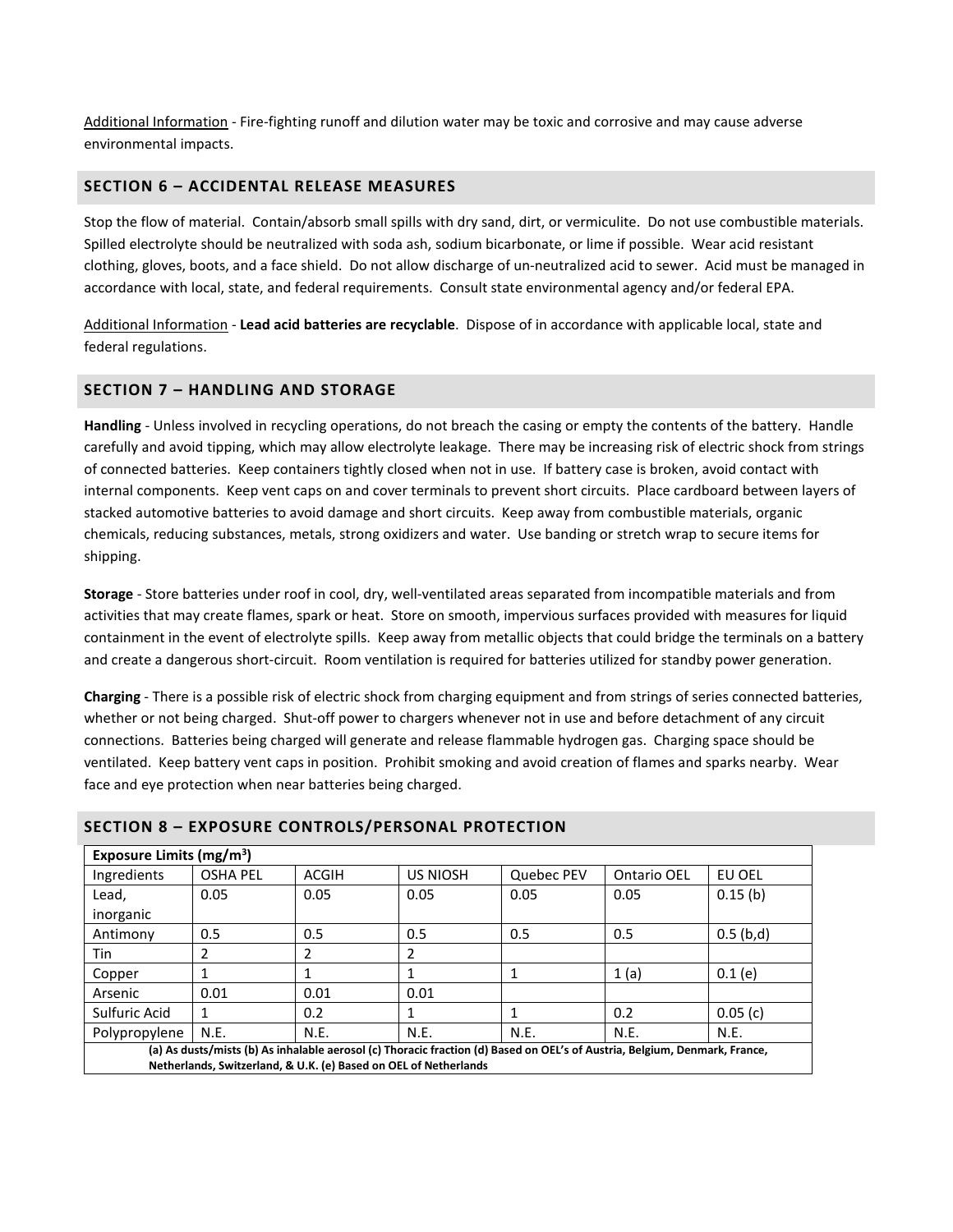**Engineering Controls/Systems Design Information** - Store and handle in well-ventilated area. If mechanical ventilation is used, components must be acid-resistant. Handle batteries cautiously, do not tip to avoid spills. Make certain vent caps are on securely. If battery case is damaged, avoid bodily contact with internal components. Wear protective clothing, eye and face protection, when filling, charging, or handling batteries. Do not allow metallic materials to simultaneously contact both the positive and negative terminals of the batteries. Charge batteries in areas with adequate ventilation. General dilution ventilation is acceptable.

**Respiratory Protection (NIOSH/MSHA approved)** - None required under normal handling conditions. When concentrations of sulfuric acid mist are known to exceed PEL, use NIOSH or MSHA-approved respiratory protection.

**Eye Protection** - If battery case is damaged, use chemical goggles or face shield.

**Skin Protection** - If battery case is damaged, use rubber or plastic acid-resistant gloves with elbow-length gauntlet, acidresistant apron, clothing and boots.

**Other Protection** - In areas where water and sulfuric acid solutions are handled in concentrations greater than 1% emergency eyewash stations or showers should be provided, with unlimited water supply. Chemically impervious apron and face shield recommended when adding water or electrolyte to batteries. Wash hands after handling.

**Additional Information** - Batteries are housed in polypropylene cases which are regulated as total dust or respirable dust only when they are ground up during recycling. The OSHA PEL for dust is 15 mg/m<sup>3</sup> as total dust or 5 mg/m<sup>3</sup> as respirable dust. May be required to meet Domestic Requirements for a Specific Destination(s).

| <b>Boiling Point</b>            | Electrolyte: 203°-240°F                                                             | <b>Melting Point</b>         | Electrolyte: NA       |  |
|---------------------------------|-------------------------------------------------------------------------------------|------------------------------|-----------------------|--|
| <b>Vapor Pressure</b>           | Electrolyte: 10 mmHg                                                                | <b>Vapor Density</b>         | >1                    |  |
| <b>Specific Gravity (H2O=1)</b> | Electrolyte: 1.215-1.350                                                            | <b>Solubility in Water</b>   | Electrolyte: 100%     |  |
| <b>Evaporation Rate</b>         | $<$ 1 (n-BuAc=1)                                                                    | рH                           | $~^{\sim}$ 1-2        |  |
|                                 | <b>NA</b>                                                                           | <b>Auto-Ignition</b>         | <b>NA</b>             |  |
| <b>Reactivity in Water</b>      |                                                                                     | <b>Temperature</b>           |                       |  |
| <b>Lower Explosive Limit</b>    | 4% (as hydrogen gas)                                                                | <b>Upper Explosive Limit</b> | 74% (as hydrogen gas) |  |
| (LEL)                           |                                                                                     | (UEL)                        |                       |  |
| <b>Odor Threshold</b>           | Not Applicable                                                                      | Viscosity (poise @ 25°C)     | Not Available         |  |
| <b>Partition Coefficient</b>    | <b>NA</b>                                                                           | Decomposition                | Not Available         |  |
|                                 |                                                                                     | <b>Temperature</b>           |                       |  |
| <b>Flash Point</b>              | Below room temperature (Hydrogen)                                                   |                              |                       |  |
|                                 | Manufactured article; no apparent odor. Electrolyte is a clear liquid with a sharp, |                              |                       |  |
| <b>Appearance and Odor</b>      | penetrating, pungent odor.                                                          |                              |                       |  |
| <b>Physical State</b>           | Sulfuric acid: Liquid; Lead: Solid                                                  |                              |                       |  |

# **SECTION 9 – PHYSICAL/CHEMICAL PROPERTIES**

#### **SECTION 10 – STABILITY & REACTIVITY**

**Stability** - This product is stable under normal conditions at ambient temperature.

#### **INCOMPATIBILITY (MATERIALS TO AVOID) –**

**Lead/Lead Compounds:** Avoid contact with strong acids, bases, halides, halogenates, potassium nitrate, permanganate, peroxides, nascent hydrogen, and reducing agents.

**Battery Electrolyte (Acid):** Contact with combustibles and organic materials may cause fire and explosion. Also reacts violently with strong reducing agents, metals, sulfur trioxide gas, strong oxidizers, and water. Contact with metals may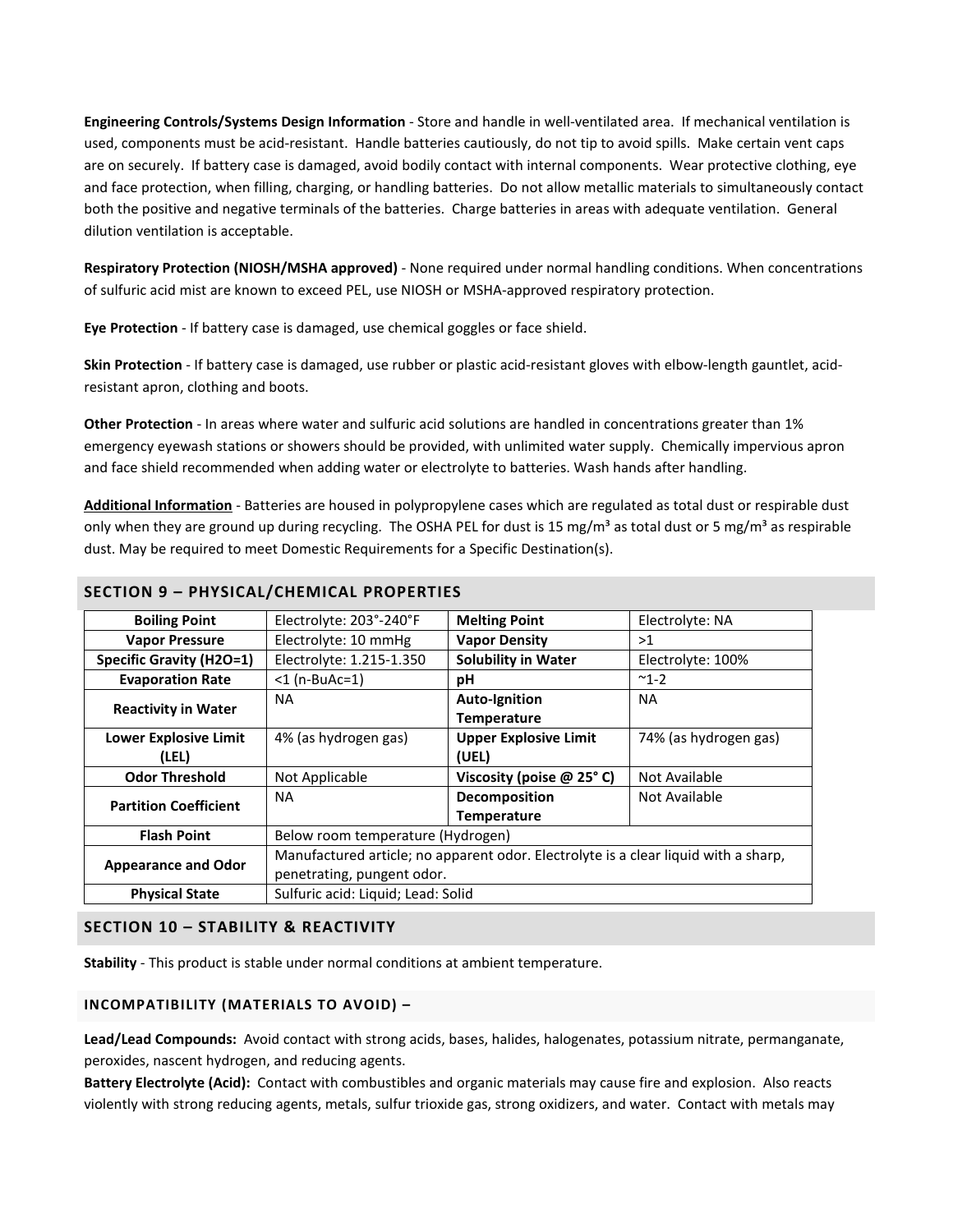produce toxic sulfur dioxide fumes that may release flammable hydrogen gas.

**Arsenic Compounds:** strong oxidizers; bromide azide. NOTE: hydrogen gas can react with inorganic arsenic to form the highly toxic gas-arsine.

Hazardous Decomposition –

**Battery Electrolyte (Acid):** Sulfur trioxide, carbon monoxide, sulfuric acid mist, sulfur dioxide, hydrogen sulfide. **Lead/Lead Compounds:** Temperatures above the melting point are likely to produce toxic metal fume, vapor, or dust; contact with strong acid or base or presence of nascent hydrogen may generate highly toxic arsine gas.

**Hazardous Polymerization -** Will not occur.

**Conditions to Avoid -** Prolonged overcharge at high current; sources of ignition.

#### **SECTION 11 – TOXICOLOGICAL INFORMATION**

#### **ACUTE TOXICITY (Test Results Basis and Comments):**

Inhalation LD<sub>50</sub>: Electrolyte: LC<sub>50</sub> rat 375 mg/m<sup>3</sup>; LC<sub>50</sub>: guinea pig: 510 mg/m<sup>3</sup> Elemental Lead: Acute Toxicity Point Estimate =4500 ppm V (based on lead bullion) Elemental Arsenic: No data Oral LD<sub>50</sub>: Electrolyte: rat 2140 mg/kg Elemental Lead: Acute Toxicity Estimate (ATE) = 500mg/kg body weight (based on lead bullion) Elemental Arsenic: LD<sub>50</sub> mouse: 145 mg/kg Elemental Antimony: LD<sub>50</sub> rat: 100 mg/kg

#### **ROUTES AND METHODS OF ENTRY -**

#### **Inhalation -**

**Sulfuric Acid:** Breathing sulfuric acid mist or vapor may cause severe respiratory irritation. **Lead Compounds:** Inhalation of lead dust or fumes may cause irritation of upper respiratory tract and lungs. Skin Contact - Sulfuric Acid: May cause severe irritation, burns and/or ulceration. Lead Compounds: Not absorbed through the skin. Arsenic Compounds: Contact may cause dermatitis and skin hyperpigmentation.

#### **Eye Contact -**

**Sulfuric Acid:** May cause severe irritation, burns, cornea damage and/or blindness. Lead Compound: May cause eye irritation.

#### **Ingestion -**

**Sulfuric Acid:** May cause severe irritation of mouth, throat, esophagus, and stomach. **Lead Compounds:** Acute ingestion may cause abdominal pain, nausea, vomiting, diarrhea and severe cramping. This may lead rapidly to systemic toxicity and must be treated by a physician.

#### **SIGNS AND SYMPTOMS OF OVEREXPOSURE –**

#### **Acute Effects -**

**Sulfuric Acid:** Severe skin irritation, damage to cornea, upper respiratory irritation.

**Lead Compounds:** Symptoms of toxicity include headache, fatigue, abdominal pain, loss of appetite, muscular aches and weakness, sleep disturbance and irritability.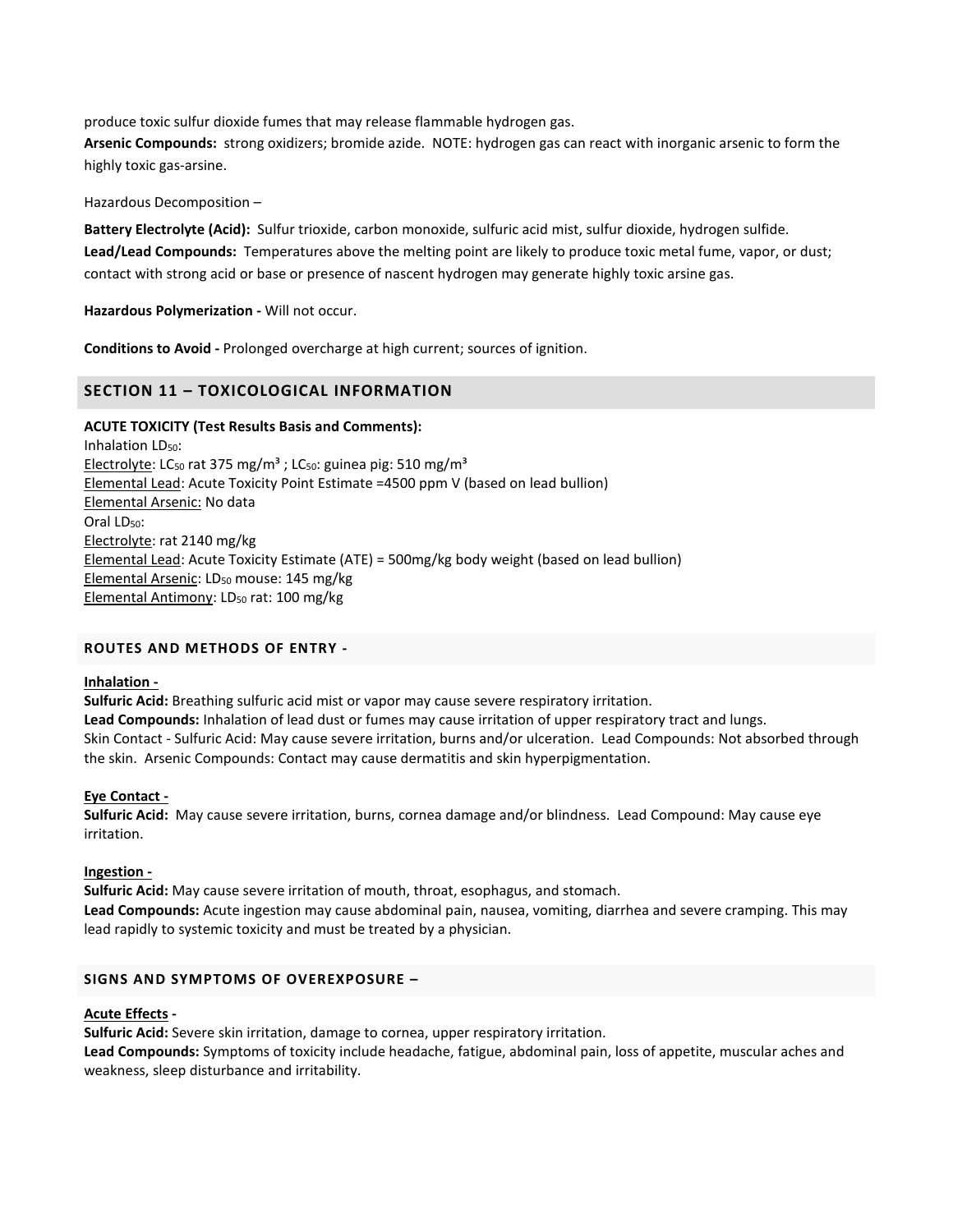#### **Chronic Effects -**

**Sulfuric Acid:** Possible erosion of tooth enamel, inflammation of nose, throat & bronchial tubes.

**Lead Compounds:** Anemia, neuropathy, particularly of the motor nerves, with wrist drop; kidney damage; reproductive changes in males and females. Repeated exposure to lead and lead compounds in the workplace may result in nervous system toxicity.

Some toxicologists report abnormal conduction velocities in persons with blood lead levels of 50 μg/100 ml or higher. Heavy lead exposure may result in central nervous system damage, encephalopathy and damage to the blood-forming (hematopoietic) tissues.

#### **MEDICAL CONDITIONS GENERALLY AGGRAVATED BY EXPOSURE**

Overexposure to sulfuric acid mist may cause lung damage and aggravate pulmonary conditions. Contact of sulfuric acid with skin may aggravate diseases such as eczema and contact dermatitis. Lead and its compounds can aggravate some forms of kidney, liver and neurologic diseases.

#### **CARCINOGENICITY**

**Sulfuric Acid:** The International Agency for Research on Cancer (IARC) has classified "strong inorganic acid mist containing sulfuric acid" as a Category I carcinogen, a substance that is carcinogenic to humans. This classification does not apply to liquid forms of sulfuric acid or sulfuric acid solutions contained within a battery. Inorganic acid mist (sulfuric acid mist) is not generated under normal use of this product. Misuse of the product, such as overcharging, may result in the generation of sulfuric acid mist.

**Lead Compounds:** Lead is listed as a Group 2B carcinogen, likely in animals at extreme doses. Per the guidance found in OSHA 29 CFR 1910.1200 Appendix F, this is approximately equivalent to GHS Category 1A. Proof of carcinogenicity in humans is lacking at present.

**Arsenic:** Listed by National Toxicology Program (NTP), International Agency for Research on Cancer (IARC), OSHA and NIOSH as a carcinogen only after prolonged exposure at high levels.

**Additional Health Data** - All heavy metals, including the hazardous ingredients in this product, are taken into the body primarily by inhalation and ingestion. Most inhalation problems can be avoided by adequate precautions such as ventilation and respiratory protection covered in Section 8. Follow good personal hygiene to avoid inhalation and ingestion: wash hands, face, neck and arms thoroughly before eating, smoking or leaving the work site. Keep contaminated clothing out of non-contaminated areas, or wear cover clothing when in such areas. Restrict the use and presence of food, tobacco and cosmetics to non-contaminated areas. Work clothes and work equipment used in contaminated areas must remain in designated areas and never taken home or laundered with personal non-contaminated clothing. This product is intended for industrial use only and should be isolated from children and their environment.

The 19th Amendment to EC Directive 67/548/EEC classified lead compounds, but not lead in metal form, as possibly toxic to reproduction. Risk phrase 61: May cause harm to the unborn child, applies to lead compounds, especially soluble forms.

### **SECTION 12 – ECOLOGICAL INFORMATION**

#### **Environmental Toxicity**

| Sulfuric acid: | 24-hr LC50, fresh water fish (Brachydanio rerio): 82 mg/l<br>96-hr LOEC, fresh water fish (Cyprinus carpio): 22 mg/l (lowest observable effect concentration) |
|----------------|---------------------------------------------------------------------------------------------------------------------------------------------------------------|
| Lead:          | 48-hr LC50 (modeled for aquatic invertebrates): <1mg/L, based on lead bullion                                                                                 |
| Arsenic:       | 24-hr LC50, freshwater fish (Carrassisus auratus)>5000g/L                                                                                                     |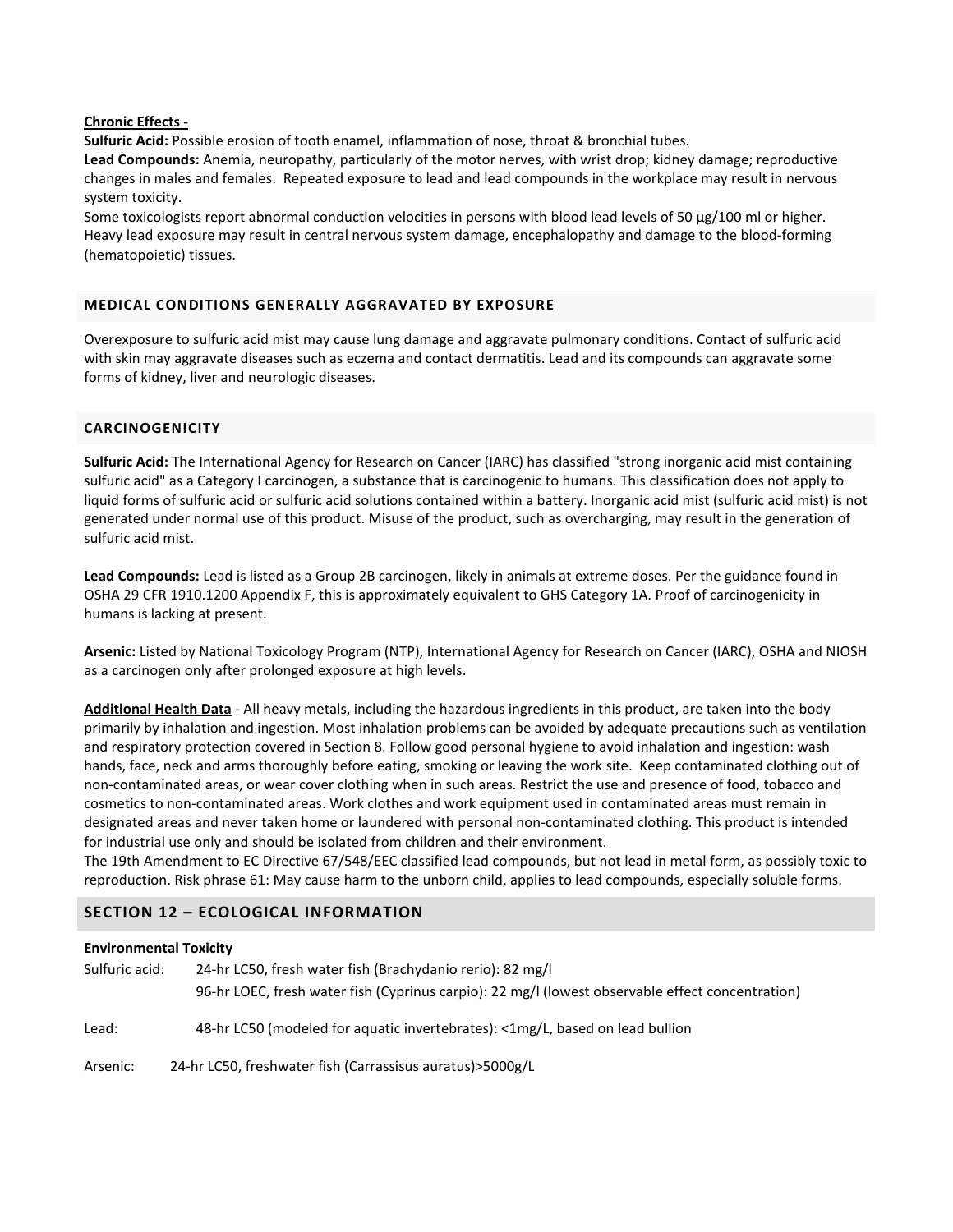**Environmental Fate** - Lead is very persistent in soil and sediments. No data on environmental degradation. Mobility of metallic lead between ecological compartments is slow. Bioaccumulation of lead occurs in aquatic and terrestrial animals and plants but little bioaccumulation occurs through the food chain. Most studies include lead compounds and not elemental lead.

# **Additional Information -**

- No known effects on stratospheric ozone depletion
- Volatile organic compounds: 0% (by Volume)
- Water Endangering Class (WGK): NA

# **SECTION 13 – DISPOSAL**

**Waste Disposal Method** - Spent batteries: Send to lead smelter for reclamation following applicable Federal, State and local regulations. Product can be recycled along with automotive (SLI) lead acid batteries. Spent lead acid batteries are not regulated as hazardous waste when the requirements of 40 CFR Section 266.80 are met. If applicable; EPA hazardous waste number D002 (corrosivity) and D008 (Lead). Battery electrolyte (acid): Place neutralize slurry into sealed acid resistant containers and dispose of as hazardous waste, as applicable. Large water diluted spills, after neutralization and testing, should be managed in accordance with approved local, state and federal requirements. Consult state environmental agency and/or federal EPA. Follow local, State/Provincial, and Federal/National regulations applicable to as-used, end-of life characteristics to be determined by end-user.

# **SECTION 14 – TRANSPORT**

DOT rules specified in 49 CFR 173.159 - Batteries, wet, regulate the transport of wet spillable batteries. 49 CFR 173.159 (e) specifies that when transported by highway or rail, electric storage batteries containing electrolyte or corrosive battery fluid are not subject to any other requirements of this subchapter, if all of the following are met:

- (1) No other hazardous materials may be transported in the same vehicle;
- (2) The batteries must be loaded or braced so as to prevent damage and short circuits in transit;
- (3) Any other material loaded in the same vehicle must be blocked, braced, or otherwise secured to prevent contact with or damage to the batteries; and
- (4) The transport vehicle may not carry material shipped by any person other than the shipper of the batteries.

If any of these requirements are not met, the batteries must be shipped as fully regulated Class 8 Corrosive hazardous materials.

| U.S.DOT     | Proper Shipping Name                     |     | Batteries, Wet, Filled with Acid |               |
|-------------|------------------------------------------|-----|----------------------------------|---------------|
|             | <b>Hazard Class</b>                      | 8   | <b>ID Number</b>                 | <b>UN2794</b> |
|             | Packing Group                            | NA. | Labels                           | Corrosive     |
| <b>IATA</b> | Proper Shipping Name                     |     | Batteries, Wet, Filled with Acid |               |
|             | <b>Hazard Class</b>                      | 8   | <b>ID Number</b>                 | <b>UN2794</b> |
|             | Packing Group                            | NA. | Labels                           | Corrosive     |
|             | Reference IATA packing instructions 870  |     |                                  |               |
| <b>IMDG</b> | Proper Shipping Name                     |     | Batteries, Wet, Filled with Acid |               |
|             | <b>Hazard Class</b>                      | 8   | <b>ID Number</b>                 | <b>UN2794</b> |
|             | Packing Group                            | NA  | Packing Group                    | NA.           |
|             | Reference IMDG packing instructions P801 |     |                                  |               |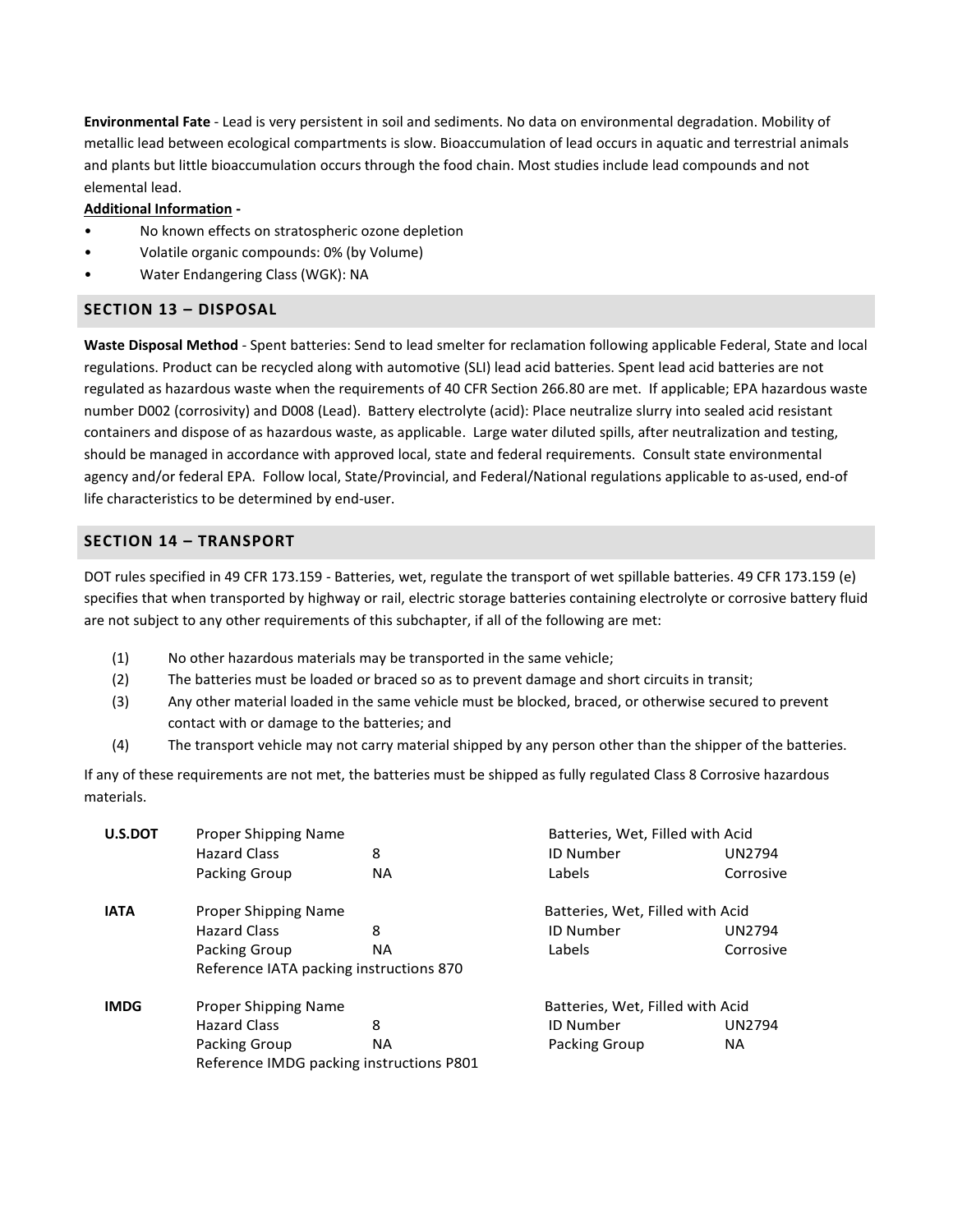### **SECTION 15 – REGULATORY INFORMATION**

#### **INVENTORY STATUS:**

All components are listed on the TSCA; EINECS/ELINCS; and DSL, unless noted otherwise below.

#### **U.S. FEDERAL REGULATIONS:**

**TSCA Section 8b – Inventory Status:** All chemicals comprising this product are either exempt or listed on the TSCA Inventory.

**TSCA Section 12b** – (40 CFR Part 707.60(b)) No notice of export will be required for articles, except PCB articles, unless the Agency so requires in the context of individual section 5, 6, or 7 actions.

**TSCA Section 13** – (40 CFR Part 707.20): No import certification required (EPA 305-B-99-001, June 1999, Introduction to the Chemical Import Requirements of the Toxic Substances Control Act, Section IV.A)

**RCRA:** Spent Lead Acid Batteries are subject to streamlined handling requirements when managed in compliance with 40 CFR section 266.80 or 40 CFR part 273. If applicable; EPA hazardous waste number D002 (corrosivity) and D008 (lead).

# **STATE REGULATIONS (US): \*Proposition 65 Warning Battery posts, terminals and related accessories contain lead and lead compounds, chemicals known to the State of California to cause cancer and reproductive harm. Batteries also contain other chemicals known to State of California to cause cancer. Wash hands after handling.**

#### **EPA SARA Title III:**

Section 302 EPCRA Extremely Hazardous Substances (EHS): Sulfuric acid is a listed "Extremely Hazardous Substance" under EPCRA, with a Threshold Planning Quantity (TPQ) of 1,000 lbs. EPCRA Section 302 notification is required if 500 lbs. or more of sulfuric acid is present at one site (40 CFR 370.10). For more information consult 40 CFR Part 355.

Section 304 CERCLA Hazardous Substances: Reportable Quantity (RQ) for spilled 100% sulfuric acid under CERCLA (Superfund) and EPCRA (Emergency Planning and Community Right to Know Act) is 1,000 lbs. State and local reportable quantities for spilled sulfuric acid may vary.

Section 311/312 Hazard Categorization: EPCRA Section 312 Tier II reporting is required for non-automotive batteries if sulfuric acid is present in quantities of 500 lbs. or more and/or if lead is present in quantities of 10,000 lbs. or more. For more information consult 40 CFR 370.10 and 40 CFR 370.40.

Section 313 EPCRA Toxic Substances: 40 CFR Section 372.38(b) states: If toxic chemical is present in an article at a covered facility, a person is not required to consider the quantity of the toxic chemical present in such article when determining whether an applicable threshold has been met under 40 CFR's 372.25, 372.27, or 372.28 or determining the amount of release to be reported under 40 CFR 372.30. This exemption applies whether the person received the article from another person or the person produced the article. However, this exemption applies only to the quantity of the toxic chemical present in the article.

The reporting of lead and sulfuric acid (and their releases) in lead acid batteries used in cars, trucks, most cranes, forklifts, locomotive engines, and aircraft for the purposes of EPCRA Section 313 is not required. Lead acid batteries used for these purposes are exempt for Section 313 reporting per the "Motor Vehicle Exemption." See page B-22 of the *U.S. EPA Guidance Document for Lead and Lead Compound Reporting under EPCRA Section 313* for additional information of this exemption. Always check your state/local requirements as they may differ.

Supplier Notification: This product contains toxic chemicals that may be reportable under EPCRA Section 313 Toxic Chemical Release Inventory (Form R) requirements. For a manufacturing facility under SIC codes 20 through 39, the following information is provided to enable you to complete the required reports: